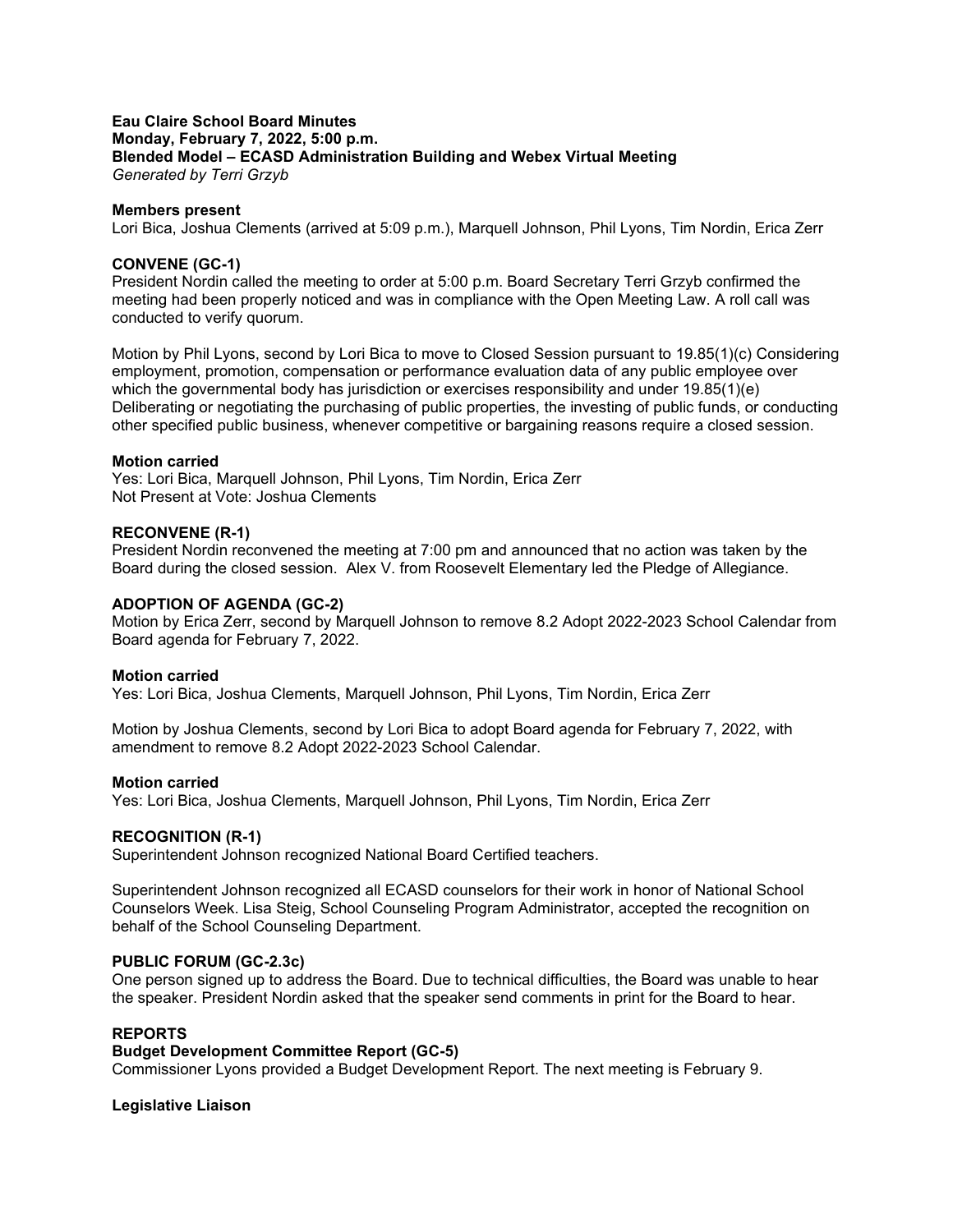Commissioner Johnson provided a Legislative report.

## **WASB Delegate Assembly**

President Nordin provided the WASB Delegate Assembly report.

## **SUPERINTENDENT'S CONSENT AGENDA (GC-2.5)**

Motion by Erica Zerr, second by Phil Lyons to approve the following Superintendent's Consent Agenda items:

- Human Resources Employment Report
- 5-Year Capital Project Bids

## **Motion carried**

Yes: Lori Bica, Joshua Clements, Marquell Johnson, Phil Lyons, Tim Nordin, Erica Zerr

## **BOARD'S CONSENT AGENDA (GC-2.5)**

Motion by Joshua Clements, second by Lori Bica to approve the following Board Consent Agenda Items:

- Minutes of Board Meeting January 17, 2022
- Resolution in Support of We Love Our Public Schools Week

## **Motion carried**

Yes: Lori Bica, Joshua Clements, Marquell Johnson, Phil Lyons, Tim Nordin, Erica Zerr

## **MATTERS RESERVED FOR BOARD ACTION**

Motion by Phil Lyons, second by Marquell Johnson to temporarily suspend regular rules to allow petitioner to speak and present.

### **Motion carried**

Yes: Lori Bica, Joshua Clements, Marquell Johnson, Phil Lyons, Tim Nordin, Erica Zerr

Mr. Kenneth Books presented information about his request to alter school district boundaries and detach his property from the Eau Claire Area School District and attach to the Elk Mound School District. Executive Director of Administration, Kim Koller, addressed the Board. Board discussion and questions followed.

Motion by Phil Lyons, second by Lori Bica to approve Petitioner Kenneth and Kelly Books' request to alter school district boundaries for the specified address to detach property from the Eau Claire Area School District and attach to the Elk Mound School District.

## **Motion failed**

No: Lori Bica, Joshua Clements, Marquell Johnson, Phil Lyons, Tim Nordin, Erica Zerr

## **MONITORING DISTRICT RESULTS**

Superintendent presented the OE-12 final report. No Board discussion.

Motion by Joshua Clements, second by Lori Bica to accept the monitoring report for OE-12 Asset Protection.

## **Motion carried**

Yes: Lori Bica, Joshua Clements, Marquell Johnson, Phil Lyons, Tim Nordin, Erica Zerr

## **First Draft: OE-8 Communication with the Community**

Superintendent Johnson shared the first draft of his interpretation and indicators for OE-8 Communication with the Community. Discussion and questions followed.

## **First Draft: OE-9 Communication with the Board**